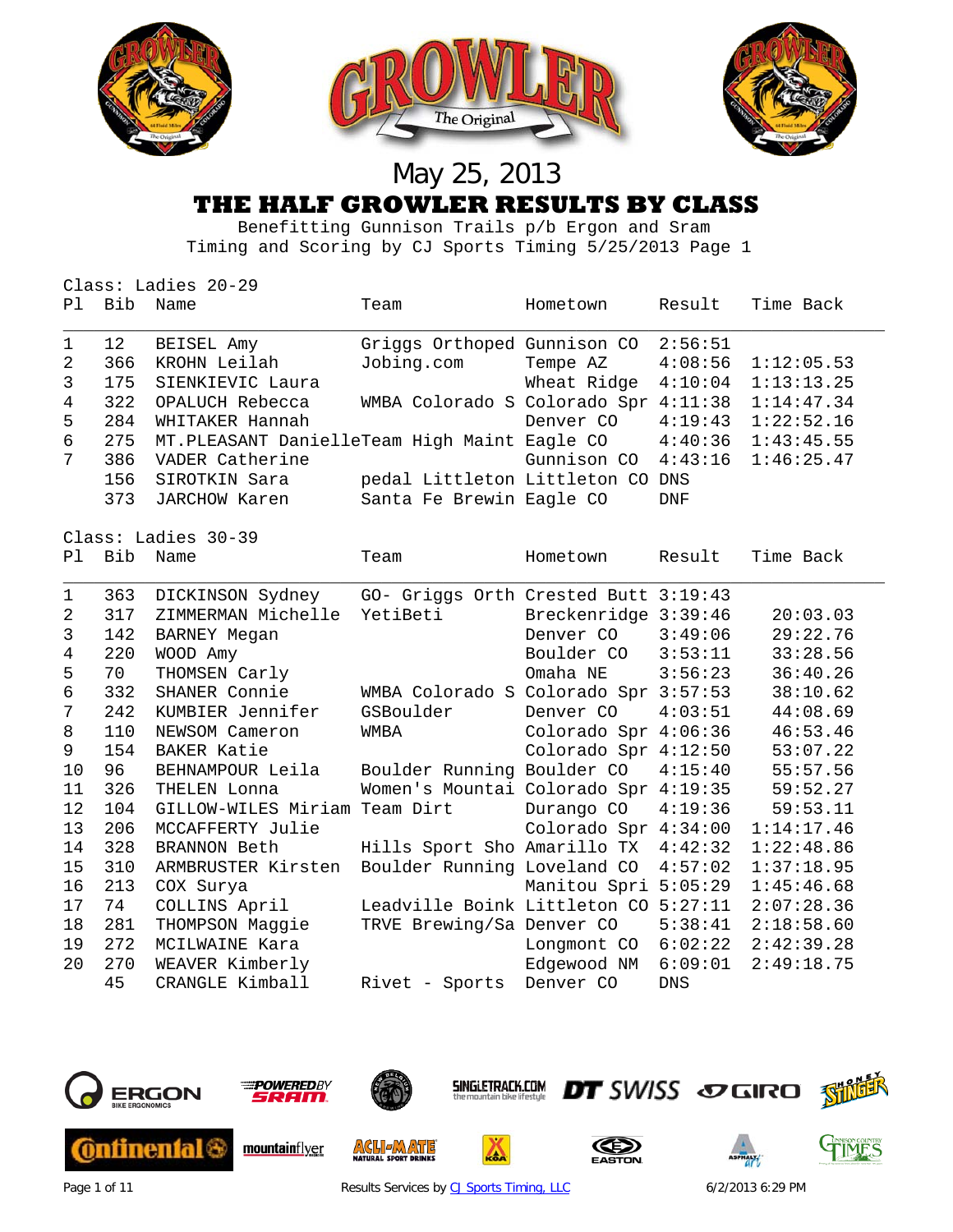

|                | THE HALF GROWLER RESULTS BY CLASS |                          |                                      |                      |            |            |  |  |
|----------------|-----------------------------------|--------------------------|--------------------------------------|----------------------|------------|------------|--|--|
| Pl.            | Bib                               | Name                     | Team                                 | Hometown             | Result     | Time Back  |  |  |
|                | 134                               | POPPE Amelia             | Brick Oven                           | Crested Butt DNS     |            |            |  |  |
|                | 186                               | HILL Jennifer            | IMBA                                 | Boulder CO           | DNS        |            |  |  |
|                | 232                               | FRETZ Virginia           | Bike Logan                           | Santa Fe NM          | DNS        |            |  |  |
|                | 364                               | NOLAN Amy                | Grigg's Orthope Crested Butt DNS     |                      |            |            |  |  |
|                |                                   | Class: Ladies 40-49      |                                      |                      |            |            |  |  |
| Pl             | Bib                               | Name                     | Team                                 | Hometown             | Result     | Time Back  |  |  |
| 1              | 376                               | REEVES Gretchen          | Tokyo Joes                           | Avon CO              | 3:02:14    |            |  |  |
| 2              | 87                                | WRIGHT Coreen            | Colorado Single Evergreen CO 3:23:06 |                      |            | 20:51.88   |  |  |
| 3              | 390                               | TRAINER Melissa          |                                      | Boulder CO           | 3:23:37    | 21:22.97   |  |  |
| 4              | 48                                | SLINGSBY Michelle        | Avout Racing p/ Arvada CO            |                      | 3:35:28    | 33:14.23   |  |  |
| 5              | 271                               | KRUEGER Pavan            | Pedal power                          | Avon CO              | 3:37:24    | 35:10.41   |  |  |
| 6              | 53                                | FEAGAN Roxzanne          | Midwest Cycling Omaha NE             |                      | 3:38:35    | 36:21.11   |  |  |
| $7\phantom{.}$ | 365                               | MOUNTEER Sheri           |                                      | Denver CO            | 3:43:01    | 40:47.54   |  |  |
| 8              | 107                               | MACFARLANE Katie         |                                      | Edwards CO           | 3:45:07    | 42:52.83   |  |  |
| 9              | 163                               | LEVESQUE Kay             | Tough Girl Cycl Boulder CO           |                      | 3:47:03    | 44:49.20   |  |  |
| 10             | 241                               | BEAM Cristienne          |                                      | Denver CO            | 3:52:07    | 49:52.78   |  |  |
| 11             | 337                               | VAILLANCOURT JennifeWMBA |                                      | Colorado Spr 3:54:09 |            | 51:55.30   |  |  |
| 12             | 255                               | HORTON Tracy             |                                      | Denver CO            | 4:04:35    | 1:02:20.97 |  |  |
| 13             | 44                                | LOMBARDI Kelly           |                                      | Eagle CO             | 4:06:37    | 1:04:23.33 |  |  |
| 14             | 100                               | GEHRETT Justine          | Ascent Cycling                       | Peyton CO            | 4:29:06    | 1:26:51.78 |  |  |
| 15             | 159                               | WAHL Heidi               | Rocky Mounts/Iz Parker CO            |                      | 4:30:53    | 1:28:39.10 |  |  |
| 16             | 130                               | CURTIS Nanette           |                                      | Lakewood CO          | 4:35:57    | 1:33:43.32 |  |  |
| 17             | 85                                | RIZZO Nancy              |                                      | Grand Juncti 4:39:03 |            | 1:36:48.74 |  |  |
| 18             | 71                                | FEGLEY Phaedra           |                                      | Steamboat Sp 4:45:10 |            | 1:42:56.33 |  |  |
| 19             | 292                               | VANOVER Cindy            | Blue Sky Velo                        | Longmont CO          | 5:02:17    | 2:00:02.71 |  |  |
| 20             | 230                               | SPENCER Heather          |                                      | Colorado Spr 6:57:49 |            | 3:55:35.18 |  |  |
|                | 51                                | HALL Roxanne             | Tennessee Pass                       | Leadville CO DNS     |            |            |  |  |
|                | 165                               | MORAN Gretchen           | First City Cycl Fort Collins DNS     |                      |            |            |  |  |
|                | 166                               | YOUNGWERTH Jeanie        | Willa's Wheels                       | Denver CO            | DNS        |            |  |  |
|                | 295                               | GRIFFITH Tanya           |                                      | Morrison CO          | DNS        |            |  |  |
|                | 185                               | MAYFIELD Maggie          |                                      | Lakewood CO          | <b>DNF</b> |            |  |  |
|                |                                   | Class: Ladies 50-59      |                                      |                      |            |            |  |  |
| Ρl             | Bib                               | Name                     | Team                                 | Hometown             | Result     | Time Back  |  |  |
| 1              | 276                               | HALL Liz                 |                                      | Denver CO            | 3:52:50    |            |  |  |
| 2              | 257                               | PRASKI Sybil             | Pivot Cycles                         | Denver CO            | 3:53:27    | 36.78      |  |  |



**ERGON** 

**Continental &** 



mountainflyer



**ACLIEMATE** 

**SINGLETRACK.COM** 

◬





Page 2 of 11 **Results Services by [CJ Sports Timing, LLC](http://www.cjtiming.com/)** 6/2/2013 6:29 PM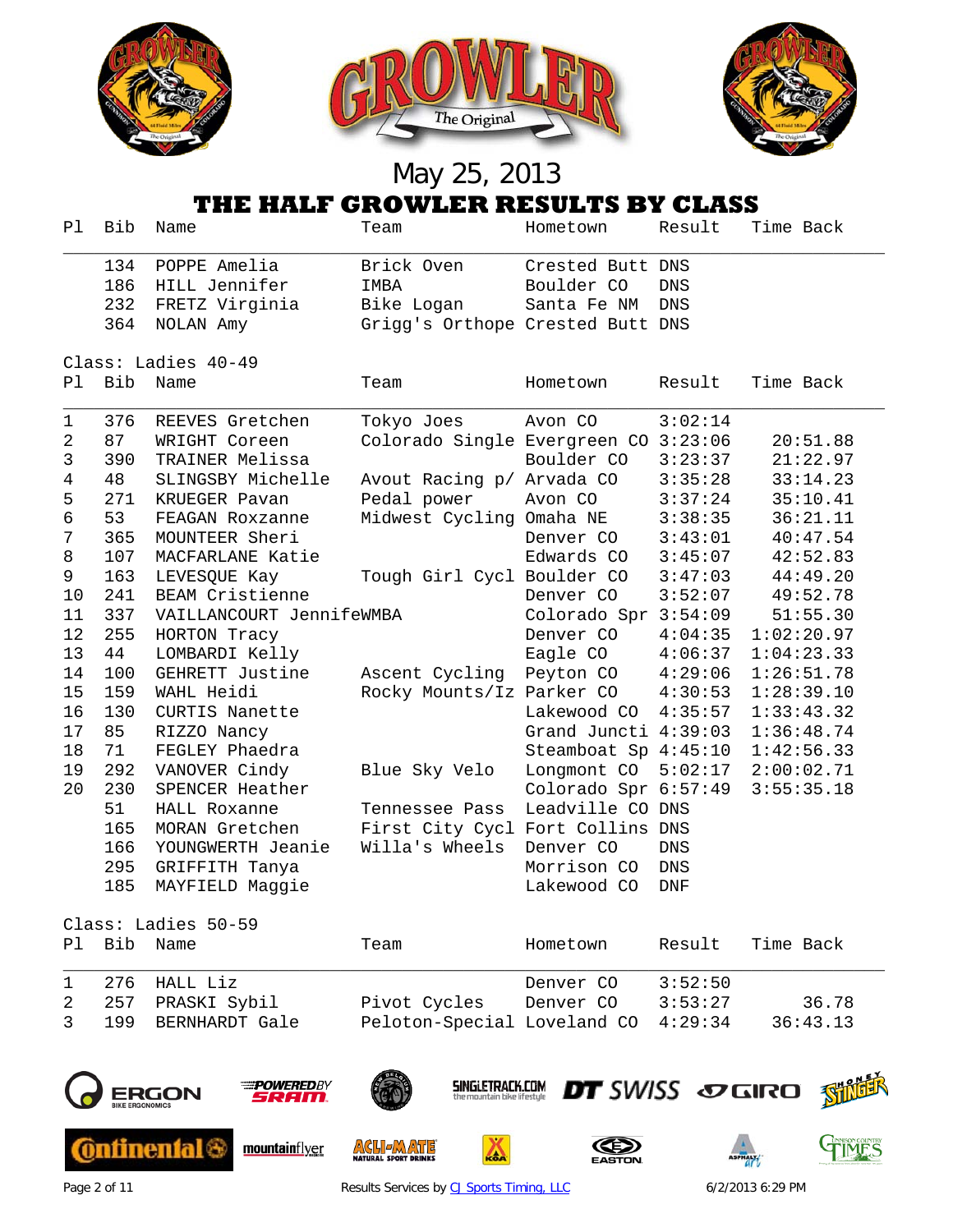

|                | THE HALF GROWLER RESULTS BY CLASS |                           |                                                |                      |            |                        |  |  |  |
|----------------|-----------------------------------|---------------------------|------------------------------------------------|----------------------|------------|------------------------|--|--|--|
| Pl             | Bib                               | Name                      | Team                                           | Hometown             | Result     | Time Back              |  |  |  |
| 4              | 146                               | SAXON Janet               |                                                | Golden CO            | 5:02:18    | 1:09:27.44             |  |  |  |
| 5              | 162                               | PETERSON Devora           | Rocky Mountain                                 | Golden CO            | 5:02:41    | 1:09:50.17             |  |  |  |
| 6              | 370                               | POLITZER Joni             |                                                | Golden CO            | 5:11:35    | 1:18:44.26             |  |  |  |
| 7              | 287                               | RALSTON Jenifer           |                                                | Colorado Spr 5:56:21 |            | 2:03:30.76             |  |  |  |
|                | 36                                | KENNEY Annette            | Leadville Boink Littleton CO DNS               |                      |            |                        |  |  |  |
|                |                                   | Class: Ladies Singlespeed |                                                |                      |            |                        |  |  |  |
| P1             | Bib                               | Name                      | Team                                           | Hometown             | Result     | Time Back              |  |  |  |
| $\mathbf 1$    | 39                                | WADE Holly                | Wilderness Spor Dillon CO                      |                      | 3:38:52    |                        |  |  |  |
| 2              | 259                               | VAN HULL Kelly            | Boulder Chaos                                  | Evergreen CO 3:57:08 |            | 18:15.67               |  |  |  |
| 3              | 382                               | HINES Sundra              | new belgium rac Ridgway CO                     |                      | 4:18:02    | 39:09.72               |  |  |  |
| 4              | 264                               | PRILL Katrina             | Team 285                                       | Littleton CO 5:29:02 |            | 1:50:09.31             |  |  |  |
|                | 361                               | STRONG Lisa               | Tough Girl                                     | Lakewood CO          | <b>DNF</b> |                        |  |  |  |
|                | Class: Men 17-19                  |                           |                                                |                      |            |                        |  |  |  |
| Pl             | Bib                               | Name                      | Team                                           | Hometown             | Result     | Time Back              |  |  |  |
| 1              | 379                               | SWIRBUL Keegan            | Orbea/Tuff Shed Carbondale C 2:37:56           |                      |            |                        |  |  |  |
| 2              | 274                               | BLOESSER Kyle             | BMC MTB Racing                                 | Colorado Spr 2:39:31 |            | 1:35.01                |  |  |  |
| 3              | 384                               | CHRISTIANSEN Joe          | REEB Cycles                                    | Lyons CO             | 2:47:43    | 9:46.88                |  |  |  |
| 4              | 179                               | LONG Sam                  | unaffiliated                                   | Boulder CO           | 2:56:45    | 18:48.87               |  |  |  |
| 5              | 377                               | GALLEN Josh               | Griggs Orthoped Crested Butt 2:59:57           |                      |            | 22:01.42               |  |  |  |
|                |                                   | Class: Men 20-29          |                                                |                      |            |                        |  |  |  |
| Pl             | Bib                               | Name                      | Team                                           | Hometown             | Result     | Time Back              |  |  |  |
| $1\,$          | 391                               | SCHEEFER Travis           | Gunnison CO                                    | Honey Stinge 2:36:51 |            |                        |  |  |  |
| 2              | 345                               | CRAWLEY Kyle              |                                                | Golden CO            | 2:54:59    | 18:08.61               |  |  |  |
| 3              | 148                               | JOHNSON Samuel            | Cycleton                                       | Gunnison CO          | 3:01:33    | 24:41.88               |  |  |  |
| $\overline{4}$ | 320                               | MICHAEL Seth              |                                                | Colorado Spr 3:02:25 |            | 25:34.15               |  |  |  |
| 5              | 367                               | MACK Gerrit               |                                                | Tempe AZ             | 3:07:53    | 31:02.72               |  |  |  |
| 6              | 324                               | MT PLEASANT Tim           | Street Swell Ra Eagle CO                       |                      | 3:08:10    | 31:19.26               |  |  |  |
| 7              | 86                                | FARNEY Christopher        |                                                | Grand Juncti 3:13:30 |            | 36:39.55               |  |  |  |
| 8              | 174                               | KENNEY Bobby              | FCG                                            | Wheat Ridge 3:13:52  |            | 37:00.95               |  |  |  |
| 9              | 289                               | MOORE Chase               |                                                | Denver CO 3:29:19    |            | 52:28.09               |  |  |  |
| 10             | 331                               | MORAN Tyler               | USAFA Fire                                     | Monument CO 3:31:26  |            | 54:35.37               |  |  |  |
| 11             | 113                               | TREDENNICK Andrew         |                                                | Fort Collins 3:35:42 |            | 58:51.21               |  |  |  |
| 12             | 340                               | MARGRAVE Ian              | Hills Sport Sho Amarillo TX 3:43:19 1:06:28.00 |                      |            |                        |  |  |  |
| 13             | 69                                | STOLL Adam                | Greenstreet Vel Omaha NE                       |                      |            | $3:46:54$ $1:10:03.56$ |  |  |  |



**Continental** 



mountainflyer



**ACL JAATE** 

**SINGLETRACK.COM** 

Ă





Page 3 of 11 **Results Services by [CJ Sports Timing, LLC](http://www.cjtiming.com/)** 6/2/2013 6:29 PM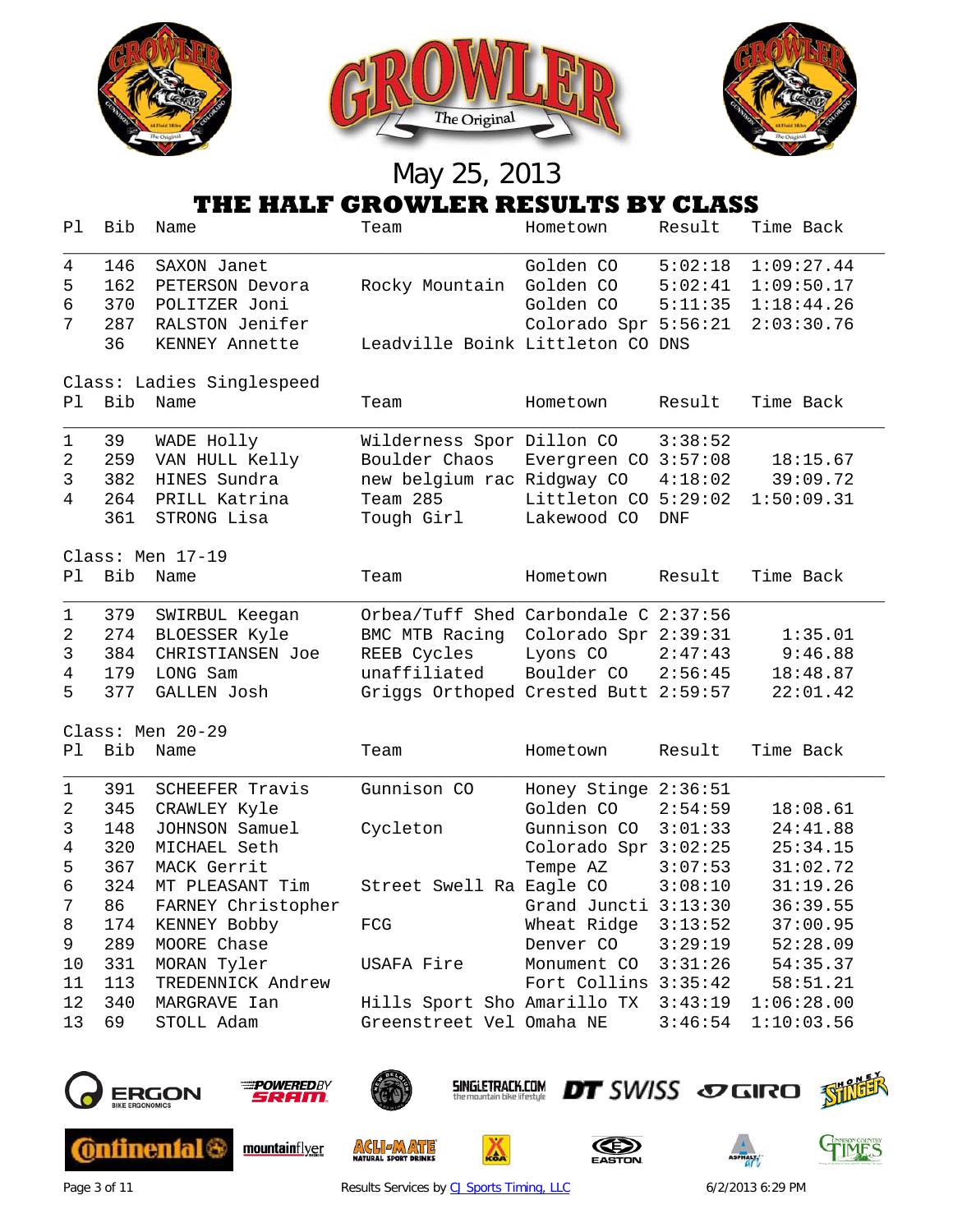





|                  | THE HALF GROWLER RESULTS BY CLASS |                       |                                                |                                 |         |                        |  |  |
|------------------|-----------------------------------|-----------------------|------------------------------------------------|---------------------------------|---------|------------------------|--|--|
| Ρl               | Bib                               | Name                  | Team                                           | Hometown                        | Result  | Time Back              |  |  |
| 14               | 167                               | STEPHENS Brooks       |                                                | Cheyenne WY $4:04:27$           |         | 1:27:35.99             |  |  |
| 15               | 150                               | BROUWER Jeremy        | Ripon Red Hawks Erie CO                        |                                 |         | $4:33:07$ $1:56:16.51$ |  |  |
| 16               | 311                               | ALESCH Jon            |                                                | Highlands Ra 4:41:13            |         | 2:04:22.63             |  |  |
| Class: Men 30-39 |                                   |                       |                                                |                                 |         |                        |  |  |
| P1               | Bib                               | Name                  | Team                                           | Hometown                        | Result  | Time Back              |  |  |
| 1                | 385                               | HENRY Jay             | Tokyo Joe's                                    | Avon CO                         | 2:31:42 |                        |  |  |
| 2                | 112                               | ANDERSON Ian          | Honey Stinger                                  | Carbondale C 2:48:13            |         | 16:30.86               |  |  |
| 3                | 323                               | <b>BILLINGS Brett</b> | Bandwagon Racin Colorado Spr 2:51:58           |                                 |         | 20:15.75               |  |  |
| 4                | 368                               | CRABTREE Scott        | Rocky Mounts/ I Boulder CO                     |                                 | 2:54:09 | 22:26.45               |  |  |
| 5                | 9                                 | TOFEL Michael         | Go To Guide                                    | Gunnison CO                     | 2:56:51 | 25:08.64               |  |  |
| 6                | 10                                | MCFARLING Ryan        |                                                | Lafayette CO 3:00:27            |         | 28:44.16               |  |  |
| 7                | 114                               | FOSSELL Eric          |                                                | Longmont CO                     | 3:02:34 | 30:51.60               |  |  |
| 8                | 360                               | HANNA Chris           | Mountain Flyer                                 | Crested Butt 3:04:35            |         | 32:52.99               |  |  |
| 9                | 54                                | FEAGAN Ryan           | Midwest Cycling Omaha NE                       |                                 | 3:05:55 | 34:12.41               |  |  |
| 10               | 118                               | THOMPSON Dave         |                                                | Louisville C 3:06:33            |         | 34:50.30               |  |  |
| 11               | 325                               | THELEN Matthew        |                                                | Colorado Spr 3:08:27            |         | 36:44.56               |  |  |
| 12               | 182                               | ROCK Garret           |                                                | Golden CO                       | 3:15:45 | 44:02.78               |  |  |
| 13               | 313                               | OBOYLE Craig          | OBoylegroups.ne Colorado Spr 3:16:43           |                                 |         | 45:00.37               |  |  |
| 14               | 181                               | MANGLE Bill           |                                                | Golden CO                       | 3:18:59 | 47:16.63               |  |  |
| 15               | 184                               | WENDLING Hugo         |                                                | Denver CO                       | 3:19:41 | 47:58.48               |  |  |
| 16               | 187                               | SANDOVAL Marvin       | Leadville Race                                 | Leadville CO 3:21:13            |         | 49:30.15               |  |  |
| 17               | 200                               | EVANS Scott           |                                                | Golden CO                       | 3:22:41 | 50:58.94               |  |  |
| 18               | 79                                | LOMMELE Steve         |                                                | Boulder CO                      | 3:23:04 | 51:22.06               |  |  |
| 19               | 92                                | AMIRAULT Ryan         |                                                | Boulder CO                      | 3:23:57 | 52:14.90               |  |  |
| 20               | 303                               | JUDKINS Tim           |                                                | Montrose CO                     | 3:26:28 | 54:45.43               |  |  |
| 21               | 302                               | JUDKINS Andrew        |                                                | Colorado Spr 3:26:29            |         | 54:46.38               |  |  |
| 22               | 140                               | BEERS Seth            |                                                | Denver CO                       | 3:26:30 | 54:47.49               |  |  |
| 23               | 28                                | WINEGAR Michael       | Classic Chevy/Z Amarillo TX                    |                                 | 3:26:36 | 54:53.31               |  |  |
| 24               | 102                               | EDMISTON Scott        |                                                | Loveland CO                     | 3:27:30 | 55:47.79               |  |  |
| 25               | 190                               | RICE Adam             |                                                | Golden CO                       | 3:31:02 | 59:19.39               |  |  |
| 26               | 226                               | LIN Owen              | Salvagetti/Happ Denver CO                      |                                 | 3:31:15 | 59:32.22               |  |  |
| 27               | 229                               | ACKISON Chad          |                                                | Colorado Spr 3:31:33            |         | 59:50.82               |  |  |
| 28               | 318                               | HALE Kevin            | Pikes Peak Velo Colorado Spr 3:32:17           |                                 |         | 1:00:34.91             |  |  |
| 29               | 176                               | BOUNMARK Kedith       |                                                | Denver $CO$ $3:40:34$           |         | 1:08:51.63             |  |  |
| 30               | 217                               | WHEELER Justin        |                                                | Lubbock TX 3:43:14 1:11:31.22   |         |                        |  |  |
| 31               | 119                               | STUTZMAN Shane        | Ascent Cycling Colorado Spr 3:43:47 1:12:04.25 |                                 |         |                        |  |  |
| 32               | 293                               | ALWINE Jason          |                                                | Colorado Spr 3:45:09 1:13:26.94 |         |                        |  |  |
| 33               | 233                               | DUCKETT Sean          | Team Ozone Bike Denver CO                      |                                 |         | $3:45:25$ $1:13:42.99$ |  |  |



**Continental** 



mountainflyer



**ACL JAATE** 



Ă





Page 4 of 11 **Results Services by [CJ Sports Timing, LLC](http://www.cjtiming.com/)** 6/2/2013 6:29 PM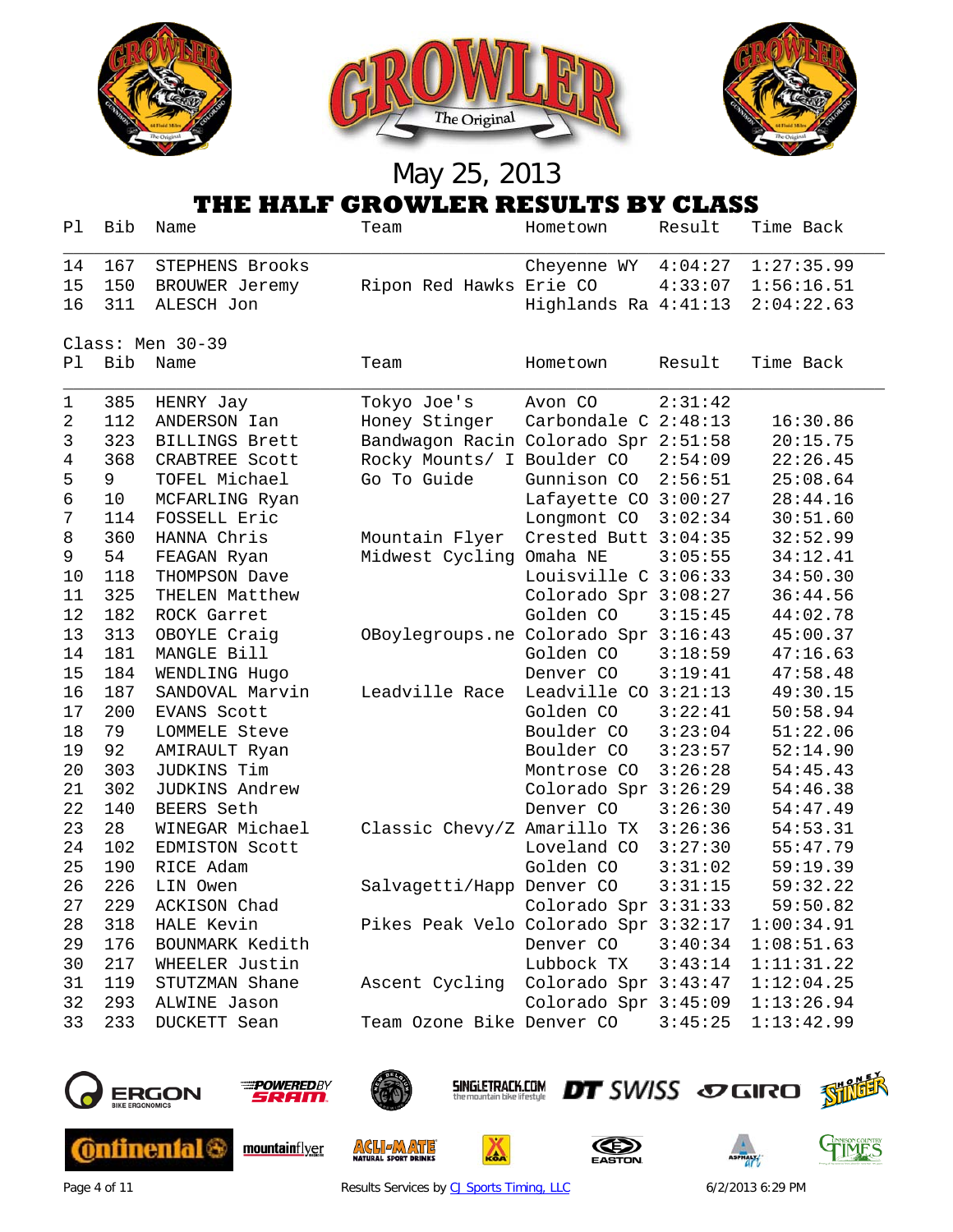

| Ρl | Bib | Name                                          | Team                                 | Hometown             | Result     | Time Back              |
|----|-----|-----------------------------------------------|--------------------------------------|----------------------|------------|------------------------|
| 34 | 144 | PARKS Smiley                                  | Moving Forward                       | Bozeman MT           | 3:48:37    | 1:16:55.11             |
| 35 | 30  | BRANNON Daniel                                |                                      | Amarillo TX          | 3:53:42    | 1:22:00.03             |
| 36 | 124 | MILLER Marshall                               |                                      | Denver CO            | 3:55:03    | 1:23:20.14             |
| 37 | 211 | HARRIS Thomas                                 | Pikes Peak Anes Colorado Spr 3:55:04 |                      |            | 1:23:21.96             |
| 38 | 56  | SMITH Eric                                    |                                      | Usafa CO             | 4:00:38    | 1:28:55.92             |
| 39 | 160 | <b>BEHNING Tate</b>                           |                                      | Boulder CO           | 4:02:09    | 1:30:26.59             |
| 40 | 353 | BECKLOFF Aaron                                | monkey love                          | Golden CO            | 4:04:00    | 1:32:17.56             |
| 41 | 228 | KLEINGARTNER ChristoSalvagetti / Ha Denver CO |                                      |                      | 4:12:59    | 1:41:16.94             |
| 42 | 253 | HOMOLKA Michael                               |                                      | Littleton CO 4:13:09 |            | 1:41:26.51             |
| 43 | 356 | KREIKEMEIER Brad                              |                                      | Fort Collins 4:18:20 |            | 1:46:37.26             |
| 44 | 330 | NIELSEN Wade                                  |                                      | Golden CO            | 4:18:34    | 1:46:52.11             |
| 45 | 94  | SHIPLEY Kyle                                  |                                      | Edmond OK            | 4:20:42    | 1:48:59.93             |
| 46 | 227 | BRADDOCK Stuart                               | Primal                               | Denver CO            | 4:21:48    | 1:50:05.21             |
| 47 | 305 | SILVA Art                                     | Sun Adventure S Amarillo TX          |                      | 4:25:25    | 1:53:42.75             |
| 48 | 301 | CARPENTER Tyson                               |                                      | Denver CO            | 4:26:15    | 1:54:32.89             |
| 49 | 369 | ADAMS David                                   |                                      | Edgewater CO 4:26:54 |            | 1:55:11.50             |
| 50 | 47  | CHEN Lyndon                                   |                                      | Thornton CO          | 4:27:34    | 1:55:51.65             |
| 51 | 290 | EYERMANN Jake                                 |                                      | Colorado Spr 4:29:55 |            | 1:58:12.60             |
| 52 | 261 | MENEGHETTI Anthony                            |                                      | Lafayette CO 4:40:18 |            | 2:08:35.32             |
| 53 | 221 | OWEN Daniel                                   | High Plains Bre Denver CO            |                      | 4:49:29    | 2:17:47.13             |
| 54 | 248 | HAGGERTY Charles                              |                                      | Colorado Spr 4:52:20 |            | 2:20:37.37             |
| 55 | 278 | WOJCIK Nathan                                 |                                      | Denver CO            | 4:54:03    | 2:22:20.52             |
| 56 | 244 | KOMASSA Kevin                                 |                                      | Colorado Spr 4:58:42 |            | 2:26:59.56             |
| 57 | 98  | CHRISCADEN Andrew                             |                                      | Denver CO            | 4:59:00    | 2:27:17.20             |
| 58 | 254 | SCOTT Craig                                   |                                      | Boulder CO           | 5:00:55    | 2:29:12.83             |
| 59 | 300 | HALL Geoff                                    | Team Sun Advent Amarillo TX          |                      | 5:03:36    | 2:31:53.68             |
| 60 | 283 | CROW David                                    |                                      | Arvada CO            | 5:09:32    | 2:37:50.00             |
| 61 | 354 | DAVIS Ben                                     | Team Monkey Lov Golden CO            |                      | 5:22:14    | 2:50:31.50             |
| 62 | 59  | FERNANDEZ Carlos                              |                                      | Denver CO            | 5:26:19    | 2:54:36.78             |
| 63 | 52  | KENNEY Ben                                    | Leadville Boink St Cloud FL          |                      |            | $5:27:16$ $2:55:33.43$ |
| 64 | 240 | ANDREWS Ken                                   |                                      | Denver CO            |            | $5:37:40$ $3:05:57.32$ |
| 65 | 136 | PITTMAN P Wayne                               |                                      | Monument CO          |            | $6:01:44$ $3:30:01.30$ |
| 66 | 351 | BENDJY Kevin                                  |                                      | Denver CO            | 6:30:55    | 3:59:12.73             |
| 67 | 245 | REMINGTON Kevin                               |                                      | Brandon FL           | 6:50:50    | 4:19:07.89             |
|    | 5   | WILLIFORD Jordan                              | Epic Endurance                       | Boulder CO           | DNS        |                        |
|    | 41  | WHITE Joel                                    | Blue Sky Velo                        | Longmont CO          | <b>DNS</b> |                        |
|    | 65  | FRAZER Brett                                  |                                      | Glen Allen V DNS     |            |                        |
|    | 81  | GILL Jim                                      |                                      | Lakewood CO          | <b>DNS</b> |                        |
|    | 120 | TISDALE Aaron                                 |                                      | Steamboat Sp DNS     |            |                        |
|    | 164 | POTTS Aaron                                   | First City Cycl Fort Collins DNS     |                      |            |                        |
|    |     |                                               |                                      |                      |            |                        |



**Continental &** 



mountainflyer



**ACLIEMATE** 

**SINGLETRACK.COM** 

厸





Page 5 of 11 **Results Services by [CJ Sports Timing, LLC](http://www.cjtiming.com/)** 6/2/2013 6:29 PM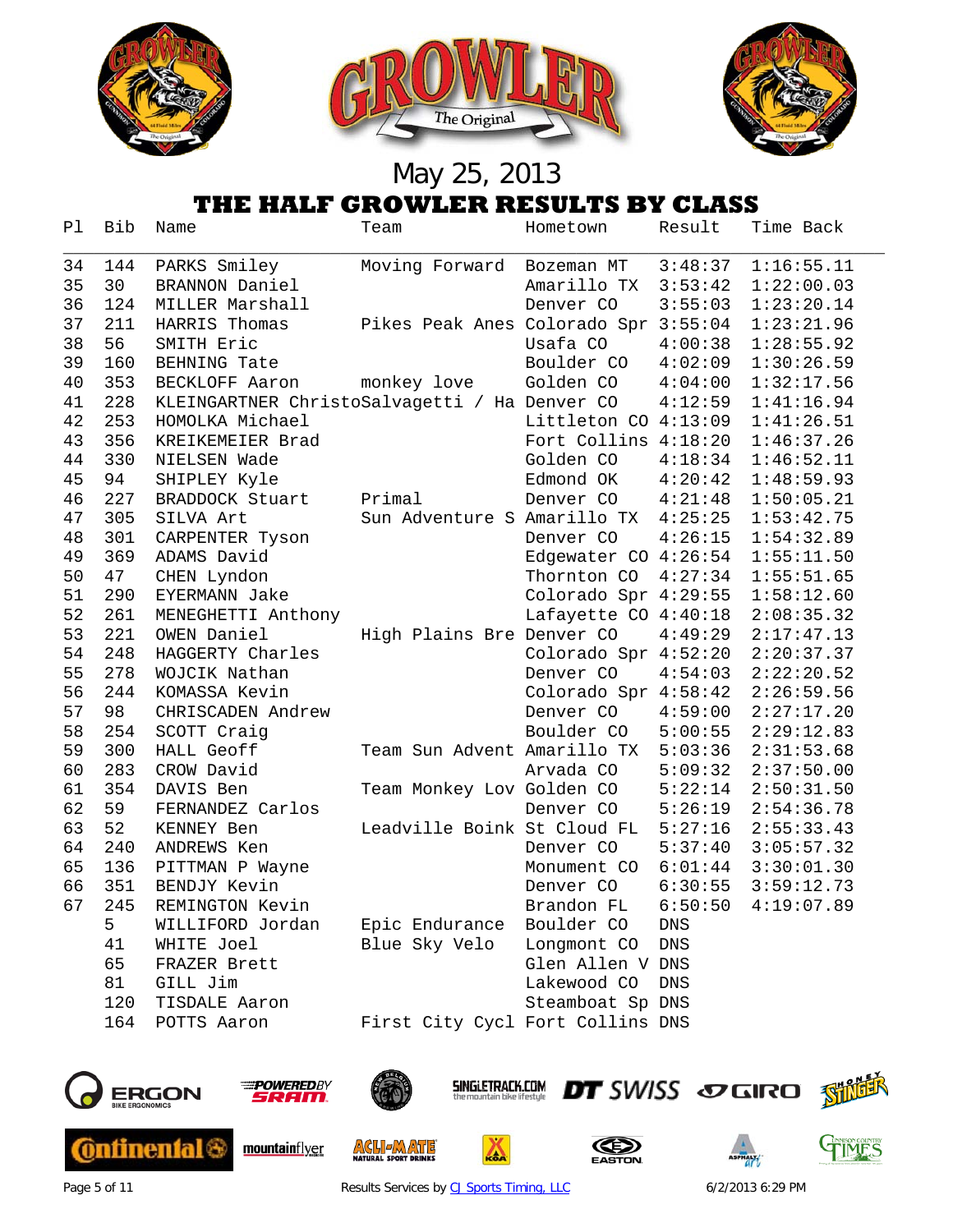

|                | THE HALF GROWLER RESULTS BY CLASS |                                                          |                                      |                        |            |           |  |  |
|----------------|-----------------------------------|----------------------------------------------------------|--------------------------------------|------------------------|------------|-----------|--|--|
| Pl             | Bib                               | Name                                                     | Team                                 | Hometown               | Result     | Time Back |  |  |
|                | 191                               | CONNORS Jeff                                             | FEEDBACK SPORTS Golden CO            |                        | DNS        |           |  |  |
|                | 234                               | STAUFFER Matt                                            |                                      | Lafayette CO DNS       |            |           |  |  |
|                | 256                               | PERCE Steven                                             |                                      | Boulder CO             | <b>DNS</b> |           |  |  |
|                | 350                               | JENNER Christopher                                       |                                      | Denver CO              | DNS        |           |  |  |
|                | 381                               | BLOOM CARPENTER Jere                                     |                                      | Lakewood CO            | DNS        |           |  |  |
|                | 32                                | JONES Matt                                               | Street Swell                         | Eagle CO               | DNF        |           |  |  |
|                | 55                                | ALLISON Clay                                             | Ascent Cycling                       | Colorado Spr DNF       |            |           |  |  |
|                | 223                               | WIMMER Matthew                                           | High Plains Bre Denver CO            |                        | DNF        |           |  |  |
|                | 309                               | CORBIN Nathan                                            |                                      | Golden CO              | <b>DNF</b> |           |  |  |
|                |                                   | Class: Men 40-49                                         |                                      |                        |            |           |  |  |
| Pl             | Bib                               | Name                                                     | Team                                 | Hometown               | Result     | Time Back |  |  |
| $\mathbf 1$    | 49                                | SLINGSBY David                                           | Avout Racing p/ Arvada CO            |                        | 2:43:14    |           |  |  |
| 2              | 57                                | SHAFFER Todd                                             | Pro Cycling Colorado Spr 2:52:23     |                        |            | 9:09.42   |  |  |
| 3              | 344                               | PRENTISS Jay                                             | Altitude.                            | Crested Butt 2:53:07   |            | 9:53.59   |  |  |
| $\overline{4}$ | 383                               | STUBBE Jason                                             | Griggs Orthoped Crested Butt 2:53:16 |                        |            | 10:02.27  |  |  |
| 5              | 286                               | RALSTON Howard                                           |                                      | Colorado Spr 2:54:23   |            | 11:08.78  |  |  |
| 6              | 77                                | ROBERTS Kirk                                             | SCR/Absolute Bi Buena Vista          |                        | 2:58:03    | 14:49.52  |  |  |
| 7              | 298                               | FARRELL Dave                                             | Wilderness Spor Pueblo CO            |                        | 2:58:08    | 14:54.57  |  |  |
| 8              | 218                               | VANTREECK Kevin                                          |                                      | Gunnison CO            | 2:58:31    | 15:16.73  |  |  |
| 9              | 189                               | BLACKWELL Robert                                         |                                      | Pueblo CO              | 3:05:15    | 22:01.21  |  |  |
| 10             | 202                               | PARKS Chris                                              | perinium pounde Boulder CO           |                        | 3:07:39    | 24:24.93  |  |  |
| 11             | 315                               | FORD Brant                                               | The oboyle grou Colo. Spgs C 3:09:24 |                        |            | 26:09.84  |  |  |
| 12             | 265                               | KHODOR Samer                                             | Natural Grocers Evergreen CO 3:12:04 |                        |            | 28:49.78  |  |  |
| 13             | 338                               | VAILLANCOURT Eric                                        | SOCO Velo                            | Colorado Spr 3:12:24   |            | 29:09.67  |  |  |
| 14             | 75                                | MANGAN Michael                                           |                                      | Albuquerque            | 3:14:33    | 31:19.21  |  |  |
| 15             | 88                                | WRIGHT Dave                                              | Colorado Single Evergreen CO 3:15:17 |                        |            | 32:02.79  |  |  |
| 16             | 208                               | STARKEY Nick                                             |                                      | Colorado Spr 3:15:50   |            | 32:35.96  |  |  |
| 17             | 91                                | MEANS Nate                                               |                                      | Columbia MO 3:16:08    |            | 32:54.57  |  |  |
| 18             | 76                                | CORMANY Craig                                            | Off Camber                           | Golden CO              | 3:16:12    | 32:58.00  |  |  |
| 19             | 138                               | MAXIMON Joshua                                           |                                      | Boulder CO             | 3:18:49    | 35:34.82  |  |  |
| 20             | 362                               | MABRY Stephen                                            | Mountain Flyer                       | Crested Butt 3:22:13   |            | 38:58.95  |  |  |
| 21             | 34                                | HALL Ty                                                  | Tennessee Pass                       | Leadville CO 3:23:07   |            | 39:53.42  |  |  |
| 22             | 347                               | VOEGELI Mark                                             |                                      | Crested Butt 3:23:14   |            | 39:59.80  |  |  |
| 23             | 316                               | BINGE Brian                                              |                                      | Dillon CO              | 3:25:39    | 42:25.60  |  |  |
| 24             | 378                               | CARROLL Torrey CarroGriggs Orthoped Crested Butt 3:26:04 |                                      |                        |            | 42:49.87  |  |  |
| 25             | 82                                | RIZZO Jon                                                |                                      | Grand Juncti 3:29:32   |            | 46:17.97  |  |  |
| 26             | 66                                | WESTER Matt                                              |                                      | Denver CO 3:30:55      |            | 47:41.18  |  |  |
| 27             | 267                               | FINK Benji                                               | EZ Rollers                           | Minturn $CO$ $3:31:14$ |            | 48:00.04  |  |  |



**Continental** 



mountainflyer



**ACL JAATE** 

**SINGLETRACK.COM** 

Ă





Page 6 of 11 **Results Services by [CJ Sports Timing, LLC](http://www.cjtiming.com/)** 6/2/2013 6:29 PM

DT SWISS SO GIRO FOLO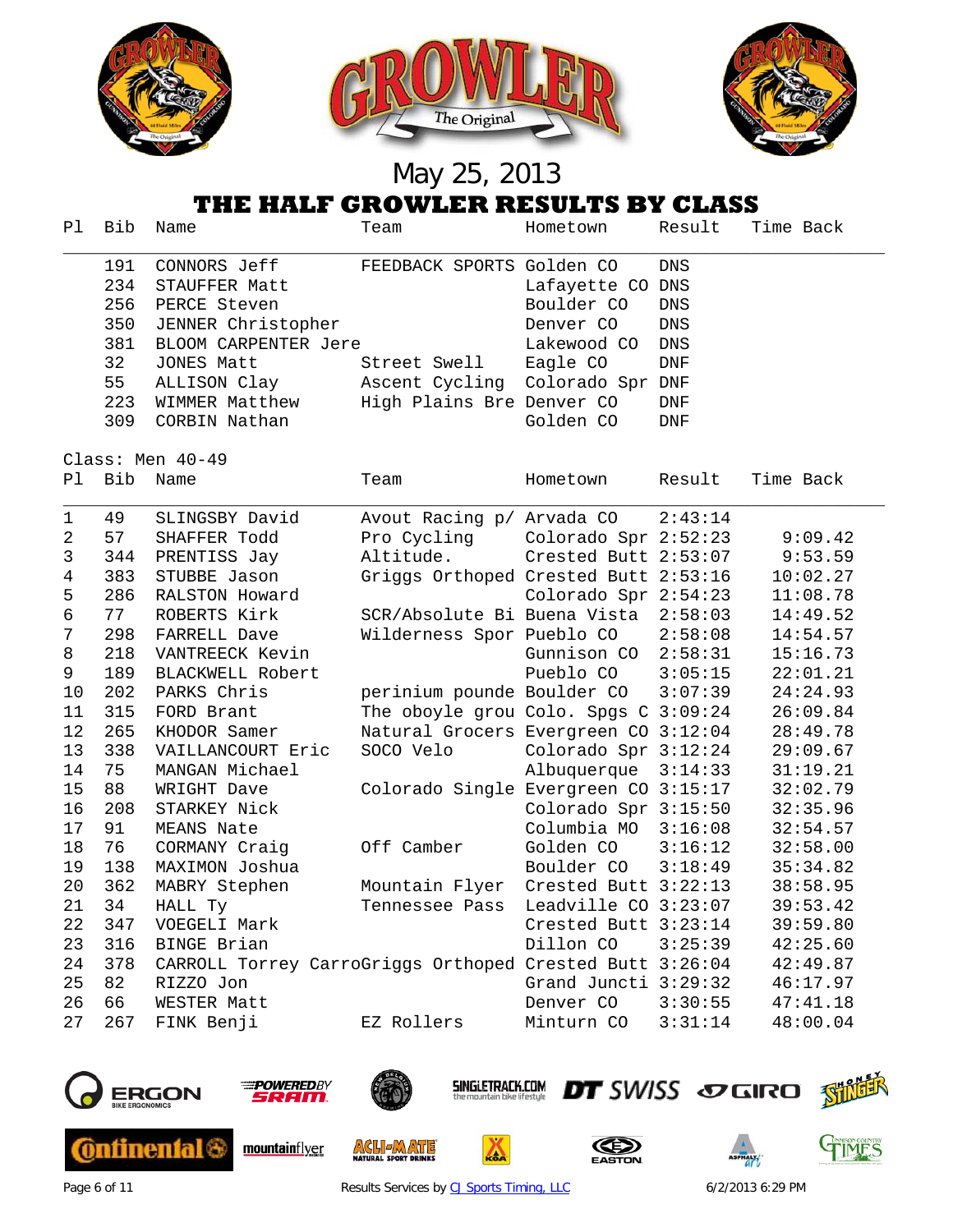

|    | THE HALF GROWLER RESULTS BY CLASS |                     |                                      |                                 |         |            |  |  |
|----|-----------------------------------|---------------------|--------------------------------------|---------------------------------|---------|------------|--|--|
| Pl | Bib                               | Name                | Team                                 | Hometown                        | Result  | Time Back  |  |  |
| 28 | 169                               | VAN ATTA Charles    | Boulder Center                       | Denver CO                       | 3:31:24 | 48:10.12   |  |  |
| 29 | 372                               | ANDREW Robert       | Amgen RealD                          | Boulder CO                      | 3:32:55 | 49:41.19   |  |  |
| 30 | 231                               | WILLISS Christian   | Salvagetti/Happ Denver CO            |                                 | 3:34:04 | 50:49.67   |  |  |
| 31 | 29                                | HALLE Richard       |                                      | Englewood CO 3:34:39            |         | 51:25.54   |  |  |
| 32 | 42                                | KINTNER Larry       | Midwest Cycling Harlan IA            |                                 | 3:34:55 | 51:41.24   |  |  |
| 33 | 99                                | SHERMAN Lane        | Ascent Cycling                       | Peyton CO                       | 3:36:01 | 52:46.95   |  |  |
| 34 | 205                               | STALEY Chris        |                                      | Colorado Spr 3:36:03            |         | 52:48.85   |  |  |
| 35 | 195                               | JUNG Andrew         |                                      | Evergreen CO 3:39:35            |         | 56:21.52   |  |  |
| 36 | 123                               | KIRCHNER Steven     | Street Swell /                       | Vail CO                         | 3:39:56 | 56:42.45   |  |  |
| 37 | 288                               | LONG Tim            | Footfeathers Ra Central City 3:40:29 |                                 |         | 57:15.00   |  |  |
| 38 | 342                               | CROSS Patrick       | Ascent Cycling                       | Colorado Spr 3:42:17            |         | 59:03.60   |  |  |
| 39 | 64                                | MOON David          |                                      | Denver CO                       | 3:42:38 | 59:24.07   |  |  |
| 40 | 263                               | MUTLU Kory          |                                      | Denver CO                       | 3:42:54 | 59:39.86   |  |  |
| 41 | 101                               | MACFARLANE Bill     | Street Swell                         | Edwards CO                      | 3:45:05 | 1:01:50.66 |  |  |
| 42 | 151                               | MILLER Kevin        |                                      | Boulder CO                      | 3:45:58 | 1:02:44.10 |  |  |
| 43 | 108                               | TOMITSCH Pete       | Ascent Cycling                       | Colorado Spr 3:46:53            |         | 1:03:39.02 |  |  |
| 44 | 314                               | FRENCH Jeff         |                                      | Morrison CO 3:47:23             |         | 1:04:09.21 |  |  |
| 45 | 97                                | WALICK Dave         |                                      | Colorado Spr 3:47:47            |         | 1:04:32.92 |  |  |
| 46 | 22                                | <b>EYBERG Todd</b>  |                                      | Council Bluf 3:47:59            |         | 1:04:45.15 |  |  |
| 47 | 23                                | COLLINS David       |                                      | Grand Juncti 3:48:43            |         | 1:05:28.71 |  |  |
| 48 | 131                               | THOMPSON Steve      | Team Velobooze                       | Crested Butt 3:48:43            |         | 1:05:29.52 |  |  |
| 49 | 161                               | SORUM Mike          |                                      | Denver CO                       | 3:51:44 | 1:08:30.38 |  |  |
| 50 | 111                               | TURLEY Tom          |                                      | Denver CO                       | 3:56:58 | 1:13:44.55 |  |  |
| 51 | 222                               | BLIKE Chris         |                                      | Park City UT 3:58:56            |         | 1:15:42.51 |  |  |
| 52 | 80                                | YVARS Christopher   | Street Swell                         | Highlands Ra 4:03:56            |         | 1:20:42.32 |  |  |
| 53 | 158                               | JEPSEN Eric         |                                      | Longmont CO                     | 4:03:58 | 1:20:43.68 |  |  |
| 54 | 155                               | DIPRETORO Emilio    |                                      | Denver CO                       | 4:04:33 | 1:21:19.22 |  |  |
| 55 | 60                                | DARRAH Kevin        |                                      | Highlands Ra 4:06:58            |         | 1:23:44.06 |  |  |
| 56 | 252                               | CHRYSLER Andy       |                                      | Golden CO                       | 4:07:37 | 1:24:23.12 |  |  |
| 57 | 143                               | TAYLOR Mark         |                                      | Littleton CO 4:08:36            |         | 1:25:21.73 |  |  |
| 58 | 219                               | YEGIAN Jeff         | Swift Cycling                        | Boulder CO                      | 4:08:51 | 1:25:36.67 |  |  |
| 59 | 58                                | WILDER Kevin        | Ascent Cycling                       | Colorado Spr 4:08:52            |         | 1:25:37.75 |  |  |
| 60 | 196                               | HEAD Al             | Monkey Love                          | Golden CO                       | 4:08:57 | 1:25:43.39 |  |  |
| 61 | 307                               | VANONGEVALLE Alan   | Sun Adventure S Amarillo TX          |                                 | 4:09:18 | 1:26:04.35 |  |  |
| 62 | 336                               | BUDDEN Alan         |                                      | Golden CO                       | 4:09:21 | 1:26:06.80 |  |  |
| 63 | 25                                | HAMEL Thomas        |                                      | Monument CO                     | 4:09:51 | 1:26:36.89 |  |  |
| 64 | 89                                | SELLERS Kevin       | team peace                           | Grand Juncti 4:12:26 1:29:12.55 |         |            |  |  |
| 65 | 333                               | SHANER Bill         |                                      | Colorado Spr 4:12:29 1:29:14.79 |         |            |  |  |
| 66 | 358                               | CHAVEZ Mark Anthony |                                      | Los Alamos N 4:13:31 1:30:17.26 |         |            |  |  |
| 67 | 26                                | WALKER Cameron      | 6202 Cycling                         | Castle Rock 4:13:42 1:30:28.61  |         |            |  |  |



**Continental &** 



mountainflyer



**ACLIEMATE** 

**SINGLETRACK.COM** 

厸





Page 7 of 11 **Results Services by [CJ Sports Timing, LLC](http://www.cjtiming.com/)** 6/2/2013 6:29 PM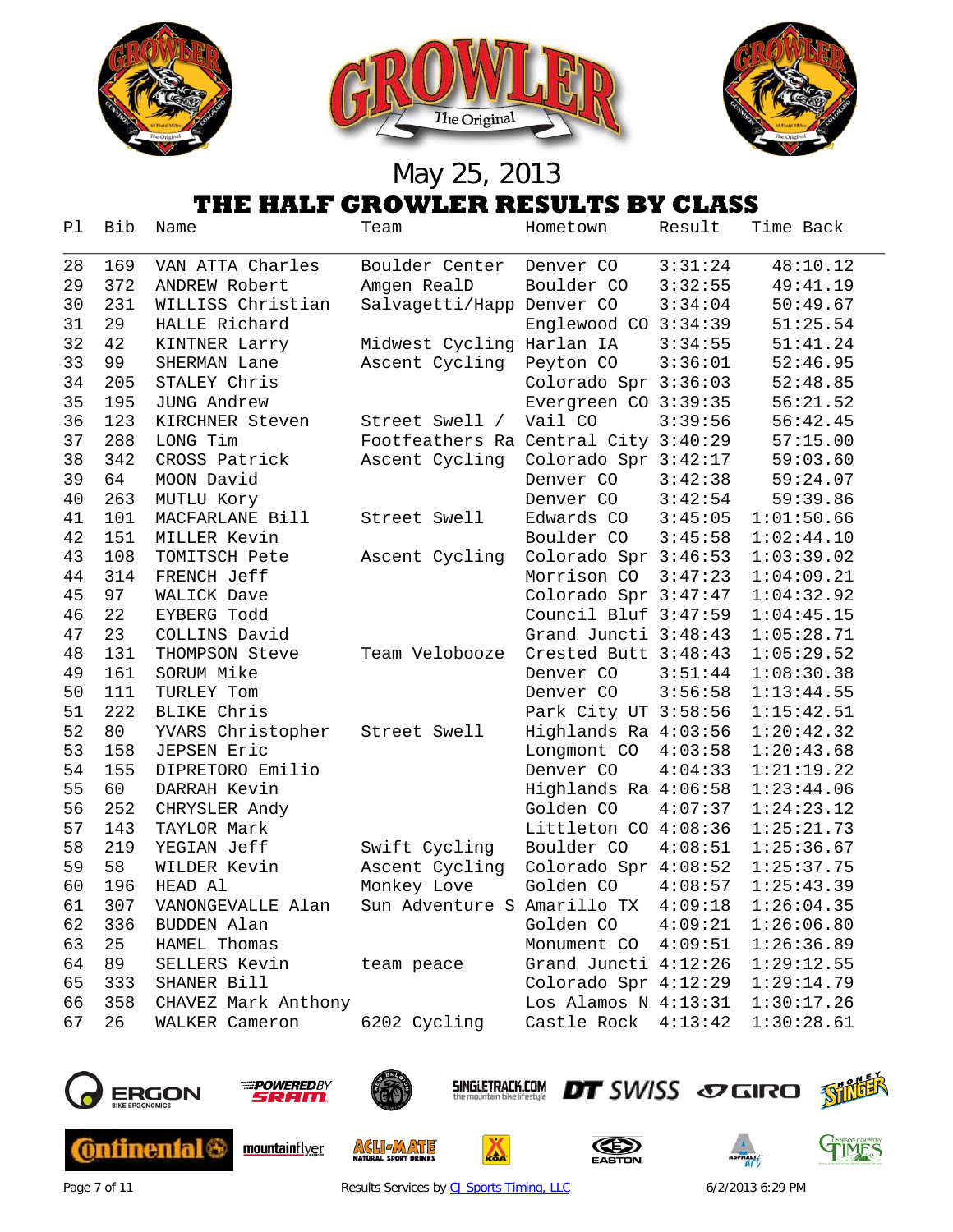

| Ρl      | Bib | Name               | Team                       | Hometown               | Result             | Time Back  |
|---------|-----|--------------------|----------------------------|------------------------|--------------------|------------|
| 68      | 215 | SMITH Brad         |                            | Hays KS                | 4:14:36            | 1:31:22.47 |
| 69      | 135 | SPOONER Jeff       |                            | Albuquerque            | 4:15:42            | 1:32:27.92 |
| 70      | 201 | HINDES Dave        | ALTITUDE AUTO              | Gunnison CO            | 4:15:49            | 1:32:35.52 |
| 71      | 348 | KUHN Mike          |                            | Golden CO              | 4:18:03            | 1:34:49.30 |
| 72      | 327 | MCCORMICK Bill     |                            | Salida CO              | 4:18:48            | 1:35:34.44 |
| 73      | 329 | GUINN Mike         |                            | Colorado Spr 4:18:50   |                    | 1:35:36.39 |
| 74      | 121 | GRUBER Michael     |                            | Englewood CO 4:21:30   |                    | 1:38:15.78 |
| 75      | 129 | SITES Brent        | South Central R Salida CO  |                        | 4:24:17            | 1:41:03.62 |
| 76      | 157 | TAME Paul          |                            | Gunnison CO            | 4:24:36            | 1:41:22.43 |
| 77      | 37  | JOHNSON Greg       |                            | Greenwood Vi 4:27:13   |                    | 1:43:59.17 |
| 78      | 40  | HAYDEL Stephen     | Swift Cycling - Boulder CO |                        | 4:28:23            | 1:45:09.12 |
| 79      | 194 | RIGDON James       |                            | Colorado Spr 4:31:27   |                    | 1:48:13.43 |
| 80      | 299 | PRIBRAMSKY Mark    |                            | Vail CO                | 4:32:35            | 1:49:20.94 |
| 81      | 180 | HILMER Mike        |                            | Eagle CO               | 4:32:36            | 1:49:21.91 |
| 82      | 31  | HERRIG Geoffrey    | Rogaine-Cialis             | Greeley CO             | 4:35:26            | 1:52:12.32 |
| 83      | 251 | HUNT Scott         |                            | Boulder CO             | 4:38:34            | 1:55:20.30 |
| 84      | 21  | <b>BANKS Scoty</b> |                            | Salida CO              | 4:41:37            | 1:58:23.58 |
| 85      | 246 | KOBAYASHI Ky       |                            | Colorado Spr 4:46:53   |                    | 2:03:38.68 |
| 86      | 247 | HOOTMAN Kent       |                            | Albuquerque            | 4:48:32            | 2:05:17.68 |
| 87      | 93  | ECONOMOU Tom       |                            | Denver CO              | 4:49:28            | 2:06:13.80 |
| 88      | 341 | HOUSTON Brent      |                            | Denver CO              | 4:53:17            | 2:10:03.40 |
| 89      | 170 | LUTES Christopher  |                            | Los Alamos N $4:59:52$ |                    | 2:16:38.53 |
| 90      | 33  | PLACE Jeffery      | Pedal Power/Str Eagle CO   |                        | 5:03:05            | 2:19:50.93 |
| 91      | 24  | CRISWELL Blake     |                            | Highlands Ra 5:12:34   |                    | 2:29:19.67 |
| 92      | 203 | DAVENPORT Thomas   |                            | Denver CO              | 5:18:11            | 2:34:57.28 |
| 93      | 268 | HANNAH Roy         |                            | Denver CO              | 5:23:59            | 2:40:45.18 |
| 94      | 308 | PHILLIPS Jeff      |                            | Colorado Spr 5:26:15   |                    | 2:43:01.50 |
| 95      | 72  | COMBS Christian    | OffCamber                  | Oklahoma Cit 5:39:11   |                    | 2:55:56.87 |
| 96      | 188 | REES Scott         |                            | Berthoud CO            | 5:42:28            | 2:59:14.17 |
| 97      | 192 | FERREE Tim         |                            | Lakewood CO            | 5:51:59            | 3:08:44.80 |
| 98      | 273 | GILMORE Lonnie     |                            | Longmont CO            | 6:02:24            | 3:19:10.55 |
| 99      | 250 | RHEE Paul          |                            | Spokane WA             | 6:17:24            | 3:34:10.41 |
| 100 173 |     | RICHMOND Jason     |                            | Farmington N 6:22:35   |                    | 3:39:20.90 |
| 101 296 |     | DAVIS Andy         |                            | Manitou Spri 6:50:50   |                    | 4:07:36.39 |
|         | 38  | SUMPTER Rod        |                            | Highlands Ra DNS       |                    |            |
|         | 117 | PIERCE Brian       | Bikeman                    | Longmont CO            | ${\rm DNS}$        |            |
|         | 132 | LAYER Jeremy       | Tomichi                    | Westminster            | DNS                |            |
|         | 133 | MURRAY Ronan       | Streetswell                | Avon CO                | $\mathop{\rm DNS}$ |            |
|         | 147 | SHELBY Sean        |                            | Superior CO            | DNS                |            |
|         | 171 | ROBERTS Joel       |                            | Fort Collins DNS       |                    |            |



**Continental &** 



mountainflyer



**ACLIEMATE** 

**SINGLETRACK.COM** 

厸





Page 8 of 11 **Results Services by [CJ Sports Timing, LLC](http://www.cjtiming.com/)** 6/2/2013 6:29 PM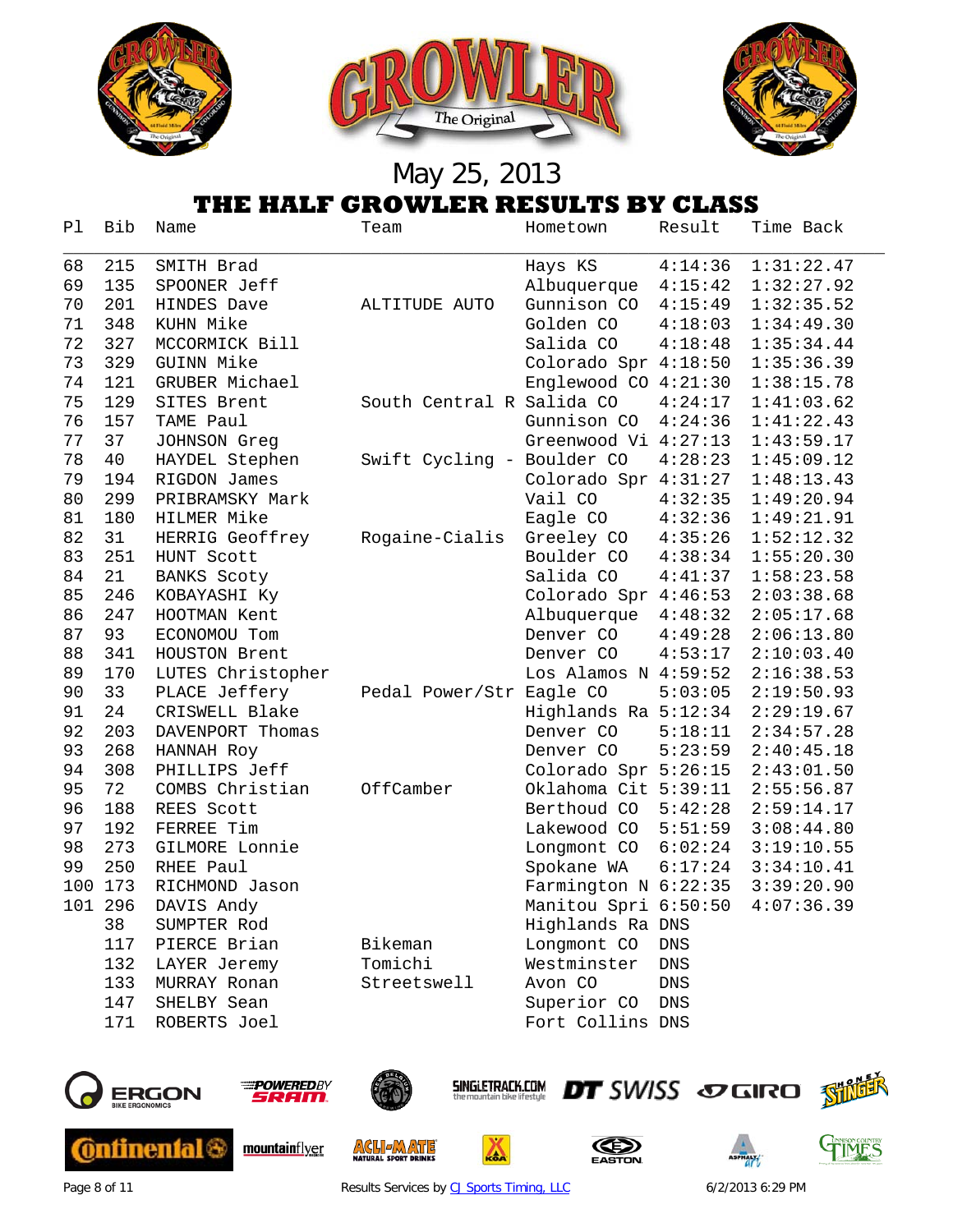

|              | THE HALF GROWLER RESULTS BY CLASS |                      |                                      |                      |                    |            |  |  |
|--------------|-----------------------------------|----------------------|--------------------------------------|----------------------|--------------------|------------|--|--|
| Pl.          | Bib                               | Name                 | Team                                 | Hometown             | Result             | Time Back  |  |  |
|              | 177                               | GRIMES Devin         |                                      | Peyton CO            | DNS                |            |  |  |
|              | 209                               | <b>BURTON Matt</b>   | Pikes Peak Velo Colorado Spr DNS     |                      |                    |            |  |  |
|              | 212                               | DEWITT Paul          |                                      | Palmer Lake          | DNS                |            |  |  |
|              | 216                               | RUSSELL Lance        |                                      | Littleton CO DNS     |                    |            |  |  |
|              | 239                               | OLSEN Scott          |                                      | Centennial C DNS     |                    |            |  |  |
|              | 249                               | MARSHALL Mike        |                                      | Austin TX            | DNS                |            |  |  |
|              | 269                               | COBLE Jason          | domestique spor Golden CO            |                      | ${\rm DNS}$        |            |  |  |
|              | 282                               | WOODY Chris          |                                      | Colorado Spr DNS     |                    |            |  |  |
|              | 291                               | KENDRICK Shane       |                                      | Wheat Ridge          | DNS                |            |  |  |
|              | 294                               | WOODARD Brad         | Team Body Sync                       | Morrison CO          | $\mathop{\rm DNS}$ |            |  |  |
|              | 312                               | KASPER Gregory       |                                      | Denver CO            | $\mathop{\rm DNS}$ |            |  |  |
|              | 319                               | CLEVENGER Steven     |                                      | Centennial C DNS     |                    |            |  |  |
|              | 346                               | TUCKER Kenny         |                                      | Gunnison CO          | $\mathop{\rm DNS}$ |            |  |  |
|              | 355                               | SUTTER Mike          | Boulder Orthope Boulder CO           |                      | $\mathop{\rm DNS}$ |            |  |  |
|              | 374                               | GAVETTE Brian        | Zipp Factory Te Zionsville I DNS     |                      |                    |            |  |  |
|              | 35                                | WILSON Craig         | Blue Sky Velo                        | Longmont CO          | <b>DNF</b>         |            |  |  |
|              | 149                               | BROUWER Derek        | Swift Cycling                        | Erie CO              | <b>DNF</b>         |            |  |  |
|              | 168                               | FAIR Don             |                                      | Pueblo West          | DNF                |            |  |  |
|              |                                   | Class: Men 50-59     |                                      |                      |                    |            |  |  |
| Pl           | Bib                               | Name                 | Team                                 | Hometown             | Result             | Time Back  |  |  |
| $\mathbf{1}$ | 62                                | MURRAY Todd          |                                      | Colorado Spr 3:03:26 |                    |            |  |  |
| 2            | 178                               | LONG Eric            | Real D-Amgen                         | Boulder CO           | 3:10:55            | 7:29.01    |  |  |
| 3            | 106                               | KNIGHT Dan           | single and unat Colorado Spr 3:17:01 |                      |                    | 13:35.21   |  |  |
| 4            | 152                               | ROTH Jeffrey         | RealD-Amgen                          | Boulder CO           | 3:22:25            | 18:59.41   |  |  |
| 5            | 266                               | MILLER Rick          | Golden Wheelmen Golden CO            |                      | 3:24:44            | 21:17.75   |  |  |
| 6            | 387                               | CLASSEN Mike         |                                      | Grand Juncti 3:26:02 |                    | 22:35.94   |  |  |
| 7            | 95                                | DOWELL Richard       |                                      | Lakewood CO 3:44:07  |                    | 40:40.83   |  |  |
| 8            | 122                               | WATHEN Joe           |                                      | Denver CO            | 3:45:09            | 41:42.68   |  |  |
| 9            | 304                               | PRAEGER Joseph       | Sun Adventure S Amarillo TX          |                      | 3:52:49            | 49:22.93   |  |  |
| 10           | 109                               | MACRAE Holden        |                                      | Malibu CA            | 4:03:52            | 1:00:26.53 |  |  |
| 11           |                                   |                      |                                      |                      |                    |            |  |  |
|              | 225                               | CARTER Thomas        |                                      | Frisco CO            | 4:06:57            | 1:03:30.79 |  |  |
| 12           | 285                               | THRON Peter          | Louisville Cycl Boulder CO           |                      | 4:09:11            | 1:05:45.21 |  |  |
| 13           | 78                                | JACOBS Randy         |                                      | Denver CO            | 4:26:45            | 1:23:19.05 |  |  |
| 14           | 125                               | TRUJILLO Wayne       |                                      | Colorado Spr 4:28:52 |                    | 1:25:26.13 |  |  |
| 15           | 279                               | PAGLIASSOTTI Michael |                                      | Denver CO            | 4:30:09            | 1:26:42.61 |  |  |
| 16           | 68                                | BRISLIN Mike         |                                      | Denver CO            | 4:31:35            | 1:28:08.79 |  |  |
| $17$         | 116                               | MURRAY Phil          | Blue Sky Velo<br>Swift Cycling       | Loveland CO          | 4:32:06            | 1:28:40.21 |  |  |



**Continental &** 



mountainflyer



**ACLIEMATE** 

**SINGLETRACK.COM** 

厸





Page 9 of 11 **Results Services by [CJ Sports Timing, LLC](http://www.cjtiming.com/)** 6/2/2013 6:29 PM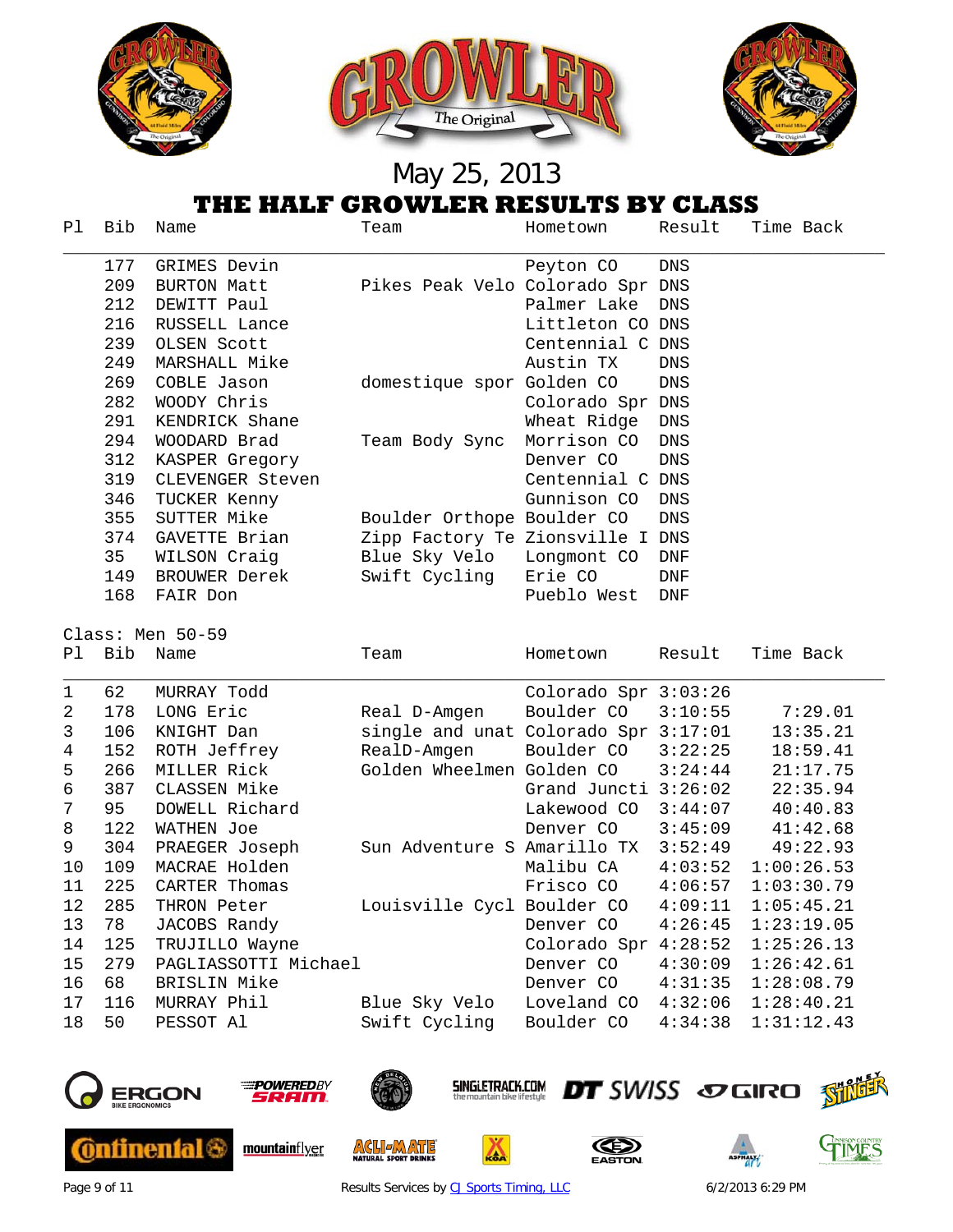

| Ρl           | Bib | Name                | Team                                            | Hometown             | Result     | Time Back                  |
|--------------|-----|---------------------|-------------------------------------------------|----------------------|------------|----------------------------|
| 19           | 277 | LASALLE David       |                                                 | Denver CO            | 4:37:46    | 1:34:20.13                 |
| 20           | 243 | VANAMBURGH Bart     |                                                 | Ft Worth TX          | 4:38:27    | 1:35:01.54                 |
| 21           | 141 | ABELE Carl          | team peace                                      | Grand Juncti 4:39:04 |            | 1:35:38.54                 |
| 22           | 236 | COOPER Scott        | Louisville Velo Erie CO                         |                      |            | $4:50:50 \quad 1:47:24.49$ |
| 23           | 172 | MARTIN Jimmy        |                                                 | Boulder CO           |            | $5:01:39$ $1:58:13.15$     |
| 24           | 198 | ELLIS Scott         | Peloton-Special Johnstown CO 5:24:28 2:21:01.66 |                      |            |                            |
| 25           | 343 | SMITH Robert        |                                                 | Castle Rock 5:29:00  |            | 2:25:34.55                 |
| 26           | 193 | WAGGETT Chris       |                                                 | Castle Rock          |            | $5:38:45$ $2:35:18.82$     |
| 27           | 260 | COLLINS Greg        | OE                                              | Bushland TX          | 6:11:48    | 3:08:21.82                 |
|              | 27  | GABLE Carl          | Team Santa Fe                                   | Santa Fe NM          | <b>DNS</b> |                            |
|              | 83  | JUELS Chris         | epc                                             | Evergreen CO         | DNS        |                            |
|              | 90  | MCGEEHAN Patrick    |                                                 | Decatur GA           | DNS        |                            |
|              | 197 | GURULE John         |                                                 | Arvada CO            | DNS        |                            |
|              | 204 | KEEN Louis          |                                                 | Loveland CO          | <b>DNS</b> |                            |
|              | 306 | MARTINEZ David      |                                                 | Loveland CO          | <b>DNS</b> |                            |
|              | 375 | HERWIG Bill         | Natural Grocers Centennial C                    |                      | DNS        |                            |
|              | 73  | BARCLAY Ian         | Leadville Boink Littleton CO                    |                      | <b>DNF</b> |                            |
|              | 105 | VINCZE John         | Wilderness Spor Breckenridge DNF                |                      |            |                            |
|              | 235 | CLOTFELTER Daniel M |                                                 | Arvada CO            | <b>DNF</b> |                            |
|              |     | Class: Men 60+      |                                                 |                      |            |                            |
| P1           | Bib | Name                | Team                                            | Hometown             | Result     | Time Back                  |
| $\mathbf{1}$ | 238 | MARVIN Allan        | Alpha Bicycles                                  | Denver CO            | 3:30:54    |                            |

|                | 349 | GORBOLD Paul           | Street Swell                         | Eagle CO             | 2:50:01 |            |
|----------------|-----|------------------------|--------------------------------------|----------------------|---------|------------|
| P1             | Bib | Name                   | Team                                 | Hometown             | Result  | Time Back  |
|                |     | Class: Men Singlespeed |                                      |                      |         |            |
|                | 262 | SPRIGGS Mike           | Pedal Power                          | Denver CO            | DNS     |            |
| $7\phantom{0}$ | 61  | MCGEEHAN C Kevin       |                                      | Los Angeles 6:07:59  |         | 2:37:05.13 |
| 6              | 380 | <b>BOLANDER Bruce</b>  | ascent cycling                       | Vadito NM            | 4:38:32 | 1:07:37.97 |
| 5              | 115 | MERRIFIELD Michael     |                                      | Colorado Spr 4:22:15 |         | 51:20.32   |
| 4              | 280 | CURFMAN Jim            | Louisville Cycl Golden CO            |                      | 4:09:11 | 38:16.51   |
| 3              | 126 | KELLY Bruce            | Pedal Power Bik Leadville CO 3:59:34 |                      |         | 28:40.03   |
| 2              | 258 | MYERS Gary             | Pivot cycles                         | Golden CO            | 3:56:24 | 25:29.79   |

|      | 1 349 GORBOLD Paul  | Street Swell Eagle CO 2:50:01        |         |          |
|------|---------------------|--------------------------------------|---------|----------|
|      | 2 4 BIRD Nate       | Honey Stinger/B Steamboat Sp 2:54:31 |         | 4:30.53  |
| 3 63 | THELEN Nick         | ProCycling Colorado Spr 2:56:24      |         | 6:23.47  |
|      | 4 46 POOLE Andy     | Street Swell/Pe Aspen CO             | 3:13:20 | 23:18.92 |
|      | 5 139 PALUMBO Lance | Premier Nutriti Denver CO            | 3:16:22 | 26:21.17 |
|      |                     |                                      |         |          |

**SINGLETRACK.COM** 

٨







**Ontinental &** mountainflyer







**DT** SWISS SOGIRO SHILL



Page 10 of 11 **Results Services by [CJ Sports Timing, LLC](http://www.cjtiming.com/)** 6/2/2013 6:29 PM